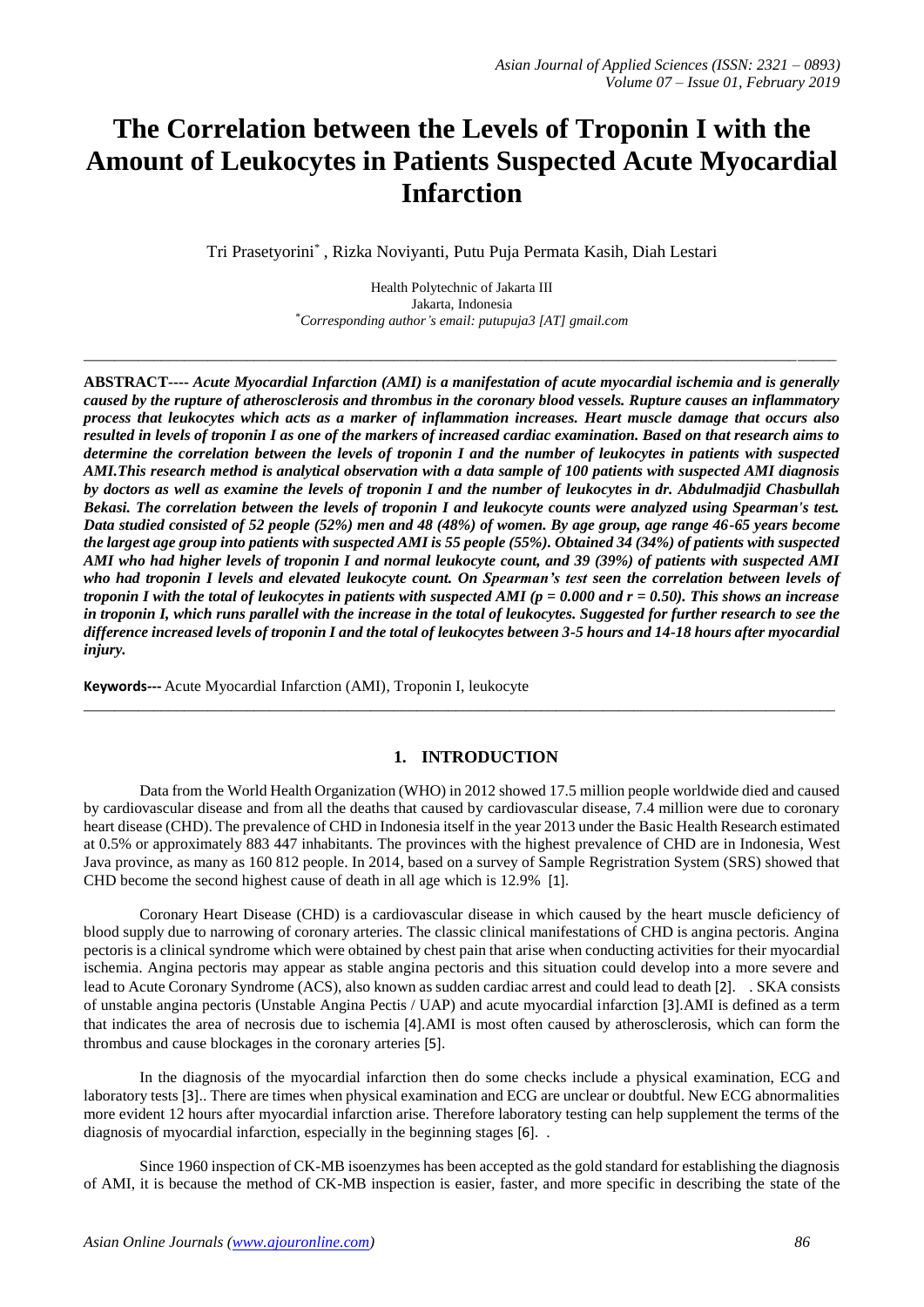heart muscle compared with total CK, LDH, AST and Myoglobin. But the weakness of CK-MB parameter that is not able to detect a small lesion or old, also a slight increase in other muscle trauma [7].

This time, the biochemical marker troponin I is preferred for the detection of myocardial injury, as almost specific to myocardial tissue, undetectable in the blood of healthy people and showed a high increase above normal values in patients with AMI. Troponin I have a high sensitivity, even can indicate the presence of a small myocardial necrosis. [7]. Troponin I is also considered to better reflect the state of the heart and has a sensitivity and specificity were higher than CK-MB. In addition to cardiac markers examination required other laboratory tests to confirm the diagnosis of AMI including routine blood tests [3].

Leukocyte counts were associated with an area of infarction that occurs because leukocytes plays an important role in the inflammatory response itself, namely the repair mechanisms that aim to replace the area that has been necrosis into collagen [8,9]. So that the bigger necrotic area, then the greater will be the response of leukocytes in the systemic and local level [10].

Therefore leukocytes can be used as one of the mediators of inflammation that can be a predictor and prognostic indicator after ischemic events and myocardial infarction [11]. Based on research conducted [12]. reported an increasing number of leukocytes in the majority of patients studied AMI is equal to 57.77%. Another study conducted [13]. stated that the value of leukocytosis on AMI higher than non AMI patients.

Based on research conducted stated that there is a relationship between the number of leukocytes with troponin I levels in patients with acute myocardial infarction. It is not yet known what levels of troponin I correlation with the number of leukocytes in patients in addition to AMI yet have symptoms such as AMI. Therefore, researchers are interested in knowing the correlation between the levels of troponin I with the number of leukocytes in patients with suspected AMI to know the different correlations in patients with suspected AMI [14].

# **2. RESEARCH METHODS**

This research was observational analytic research design with cross sectional approach. The independent variable in this study is the level of troponin I in patients with suspected AMI, while the dependent variable in this study is the number of leukocytes in patients suspected AMI. The data collected is secondary data, laboratory test results of patients with suspected AMI on admission IGD obtained from records or reports recorded in the medical record dr. AbdulmadjidChasbullah Bekasi. The sample used in this study were 100 patients who entered the study because only a sample of 100 patients who met the inclusion criteria that are suspected IMA status data and the results of laboratory tests such as troponin I levels and leukocyte counts were recorded in the patient record status.

### **3. RESEARCH RESULT**

| <b>Variabel</b> |                 | Frequenci<br>(n) | <b>Present</b><br>(%) |  |
|-----------------|-----------------|------------------|-----------------------|--|
| sex             | Male            | 52               | 52 %                  |  |
|                 | Female          | 48               | 48 %                  |  |
| Count           |                 | 100              | 100 %                 |  |
| Age*            | $12 - 25$ tahun | 0                | $0\%$                 |  |
|                 | $26 - 45$ tahun | 20               | 20 %                  |  |
|                 | $46 - 65$ tahun | 55               | 55 %                  |  |
|                 | $\geq 66$ tahun | 25               | 25 %                  |  |
| Count           |                 | 100              | 100 %                 |  |

Table 1. Frequency Distribution Characteristic of suspected AMI

Based on data from medical records of patients with suspected AMI in dr. ChasbullahAbdulmadjid Bekasi City obtained a sample of patients with suspected AMI inspecting troponin I and leukocyte counts as many as 100 patients. there were 52 patients (52%) were male and 48 patients (48%) of the women, while by age group, there are patients with suspected AMI in the age range of 12-25 years old and the age group of 46-65 years is the age group of patients with suspected AMI most compared with other age groups with the number of 55 patients (55%). Retrieved patients with suspected AMI who have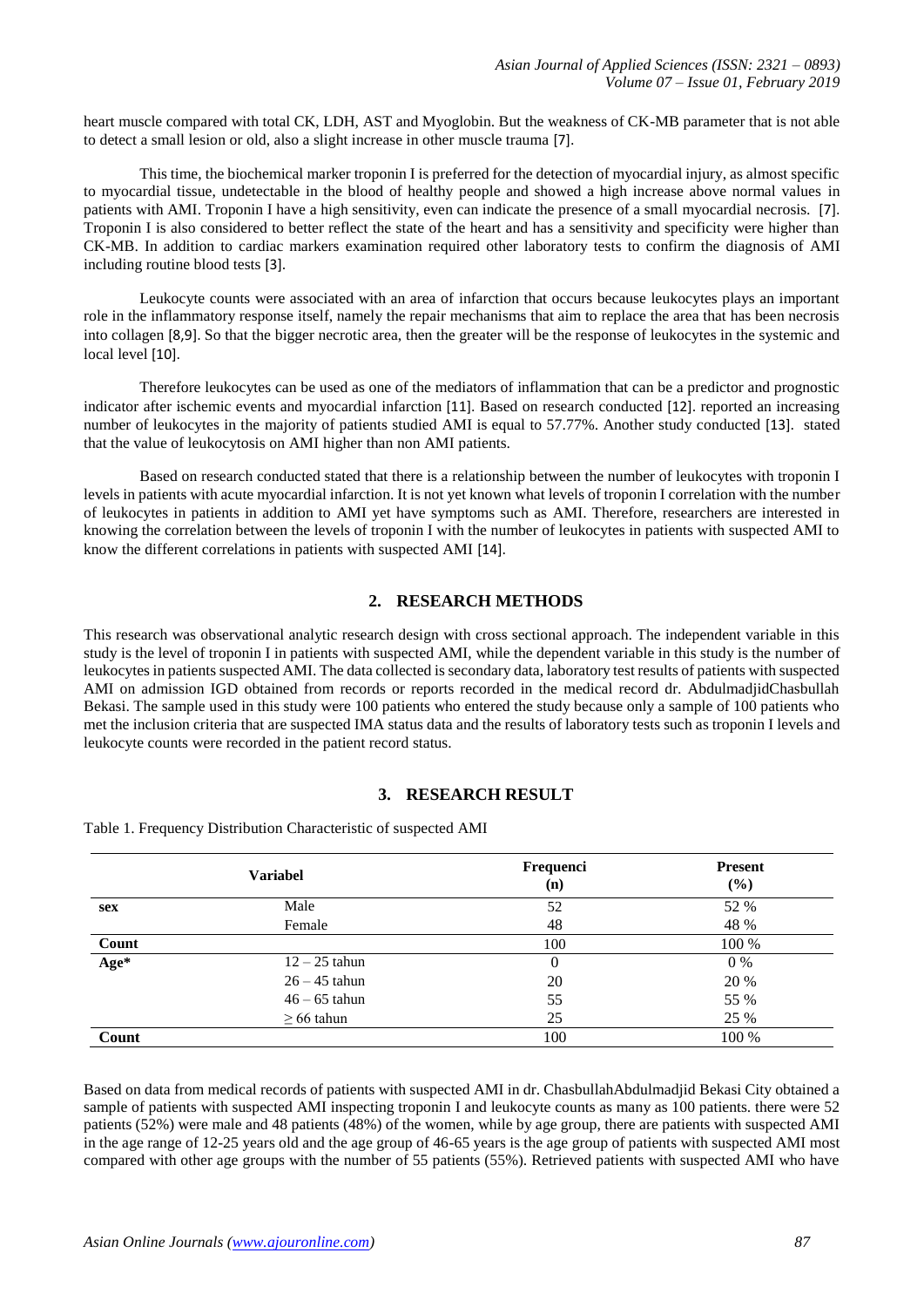normal leukocyte counts were 52 patients (52%) and patients with suspected AMI who had elevated leukocyte count as many as 48 patients (48%). As well as patients with suspected AMI not obtained that has a low leukocyte levels.

Table 2. Corellation between Tropinin I with Leukocyte count

|                    | <b>Total leukocytes</b> |               |               |      |               |
|--------------------|-------------------------|---------------|---------------|------|---------------|
| <b>Examination</b> |                         | <b>Normal</b> |               | High |               |
|                    |                         |               | $\frac{0}{0}$ |      | $\frac{0}{0}$ |
| content            | <b>Normal</b>           | 34            | 34%           |      | 9%            |
| troponin I         | High                    | 18            | 18%           | 39   | 39%           |

Based on the table, obtained the group with higher levels of troponin I and normal leukocyte count as many as 34 patients (34%). Normal troponin I levels and elevated leukocyte as much as 9 patients (9%). High levels of troponin I and normal leukocytes of 18 patients (18%). The total of respondents with high levels of troponin I and high leukocyte count is 39 patients (39%). Based on the results of Spearman correlation test ( $\alpha = 0.1$ ), there is a moderate correlation (r = 0.50) and a positive pattern. Statistical test results obtained a correlation between the levels of troponin I with the number of leukocytes in patients with suspected AMI ( $p = 0.000$ ).

## **4. DISCUSSION**

Acute Coronary Syndrome (ACS) is one type of Coronary Heart Disease (CHD). SKA consists of acute myocardial infarction (AMI) and unstable angina pectoris (Unstable angina pectoris / UAP). AMI consists of AMI with an overview of electrocardiography (ECG) ST segment elevation (ST elevation myocardial infarction / STEMI) and AMI without ST segment elevation (non-STEMI). SKA diagnosis can be determined by several criteria, including laboratory procedures such as routine blood tests and cardiac markers [3]. .

From the obtained data normality test levels of troponin I values  $\leq \alpha$  and the value of the number of leukocytes  $\leq \alpha$ that shows both the data are not normally distributed variables, therefore used the Spearman correlation test. Spearman correlation test results show the value of Sig. (2-tailed)  $0.000 < \alpha$  (0,1) H0 is rejected, which means that at the 90% confidence level, there is a moderate positive correlation  $(r = 0.50)$  between the levels of troponin I with the number of leukocytes in patients with suspected AMI. The correlation is consistent with the data contained in Table 4.4 which found the average value of troponin I levels above the normal value that is equal to 1.25 ng / dl and the average number of leukocytes was also above the normal value that is equal to 10,400 cells / mm3. The result of this correlation is also consistent with studies conducted [14].

The alleged correlation because of heart muscle damage that occurs in AMI cause levels of troponin I as a heart muscle specific proteins in the blood increased [6]. . Besides inflammatory processes also occur as a characteristic of the IMA, so the function leuksoit mechanism to improve and phagocytic cells or tissue damaged by inflammation causes leukocyte count increased in the blood circulation [15, 9]. Inflammation caused by damage to the heart muscle cells can lead to the release of cytokines compound that plays a role in acute inflammation. Under the influence of cytokines, leukocytes from the bone marrow is pulled and moved into the circulation, and will increase the migration of neutrophils from the bone marrow and cause Neutrophilia.

Outcome studies show as many as 39 patients (39%) of patients with suspected myocardial infarction had troponin I levels and a high leukocyte count. High levels of troponin I that indicate heart muscle damage [16]. While a high leukocyte count indicates an inflammation and inflammation caused by the rupture of atherosclerotic plaques as a cause of IMA. Inflammation also be one [12]. of the triggers formation of atherosclerotic plaque, that is one cause of the occurrence of myocardial infarction which triggers the release of cytokines and chemokines that affect the formation of leukocytes in the body [17]. . Total leukocytes were associated with an area of infarction occurring.

In this study also shows that the research results obtained 34 (34%) of patients with suspected AMI with high levels of troponin I and normal leukocyte counts. It is possible to patients with suspected AMI experienced unstable angina pectoris (Unstable angina pectoris / UAP) who have symptoms such as IMA but not marked with the ST segment on the ECG and no increase in the results of the markers of heart because unstable angina pectoris is a spectrum of ACS, which is between stable angina pectoris and myocardial infarction are suggesting that in unstable angina pectoris myocardial infarction has not reached [3].

While the research results also showed that there were 18 people (18%) of patients with suspected AMI which have high levels of troponin I but with normal leukocytes counts and 9 people (9%) of patients with suspected AMI with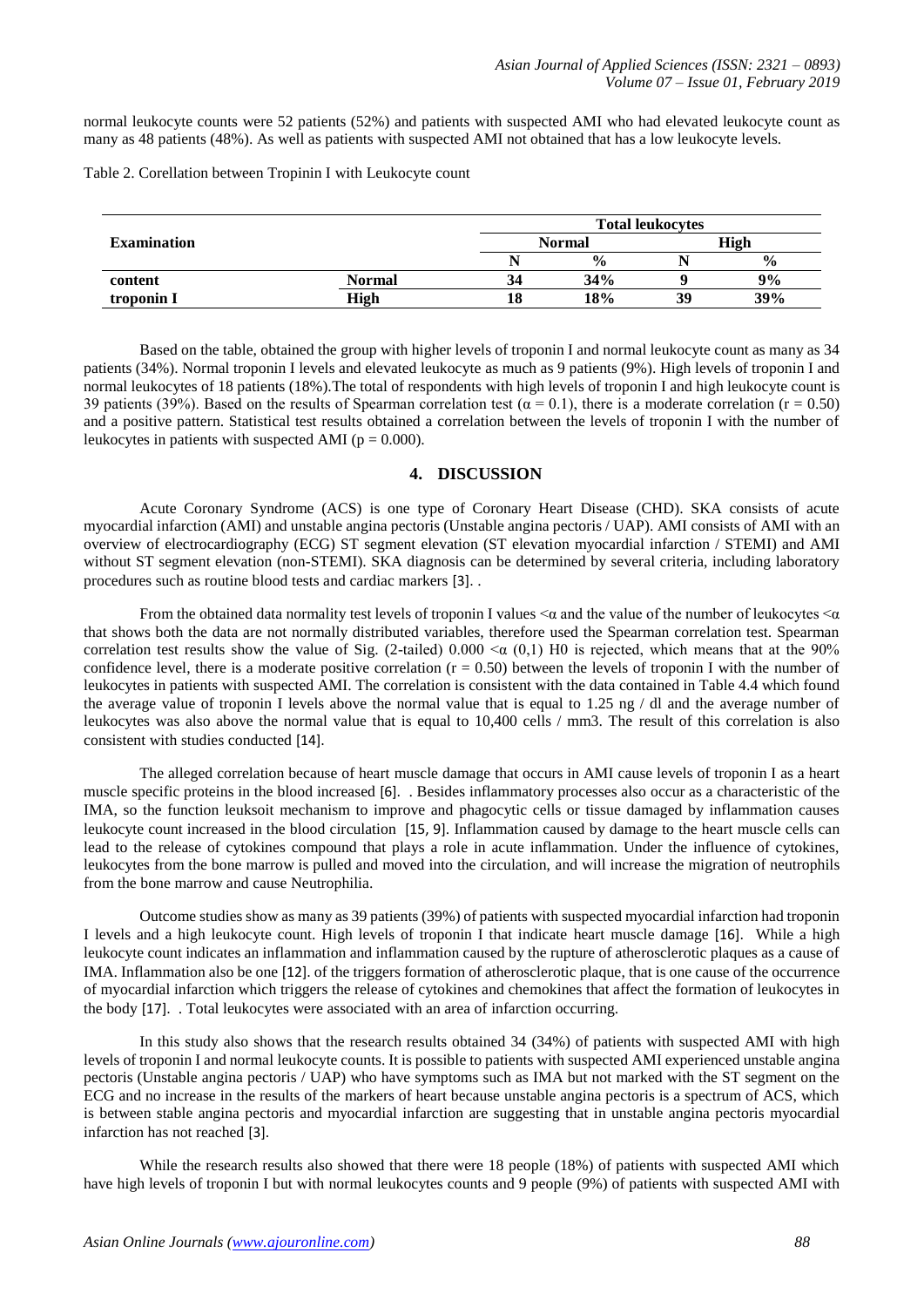normal troponin I levels but had elevated leukocyte count. This might be influenced by a half levels of troponin I, which will be increased in the blood after 3 to 5 hours after injury myocardium, reaching a peak at 14 to 18 hours and remained elevated for 5 to 7 day [7]. Therefore examination of cardiac markers is recommended to be repeated examination 6 to 12 hours after the first examination [6].

Limitations of this study is that the confidence level of 90% and a large population used to determine the minimum sample is large CHD population in the province of West Java, while the data is only taken at one hospital in Bekasi.

#### **5. CONCLUSION**

From the results of the study on 100 patients with suspected acute myocardial infarction (AMI) in dr. AbdulmadjidChasbullah Kota Bekasi possible to conclude that moderate correlation  $(r = 0.50)$  between the levels of troponin I with the number of leukocytes in patients with suspected AMI ( $p = 0.000$ ) at the 90% confidence level.

#### **6. REFERENCES**

- [1]KementerianKesehatan RI. PenyakitJantungPenyebabKematianTertinggi, KemenkesIngatkan CERDIK. Biro KomunikasidanPelayananMasyarakat,KementerianKesehatan RI. Cited Maret 2017.From [:http://www.depkes.go.id/article/view/17073100005/penyakit-jantung-penyebab-kematian-tertinggi-kemenkes](http://www.depkes.go.id/article/view/17073100005/penyakit-jantung-penyebab-kematian-tertinggi-kemenkes-ingatkan-cerdik-.html)[ingatkan-cerdik-.html](http://www.depkes.go.id/article/view/17073100005/penyakit-jantung-penyebab-kematian-tertinggi-kemenkes-ingatkan-cerdik-.html), 2017.
- [2]Majid, A., PenyakitJantungKoroner, Patofisiologi, Pencegahan, danPengobatanTerkini, *JurnalPenelitian, FakultasKedokteranUniversitas Sumatera Utara*, Medan, 2007.
- [3]PerhimpunanDokterSpesialisKardiovaskuler Indonesia Indonesia (PERKI), PedomanTatalaksanaSindromKoronerAkutEdisiKetiga. *Centra Communications*, 2015
- [4]Kumar V, Abbas AK, Aster JC. *BukuAjarPatologi Robbins*. Vol. 2. Ed. 9..Elsevier.Singapura.hh. 329-334, 2015.
- [5]Aoronson PI, Ward JP. *At a glance SistemKardiovaskular*. 3rd Edition.Erlangga. Jakarta. p. 94-95, 2008.
- [6]Kosasih, E.N., PemeriksaanLaboratoriumKlinik, *KARISMA Publishing Group*, Tangerang, 2008.
- [7]Samsu, N., Sargowo, D., SensitivitasdanSpesifisitas Troponin T dan I pada Diagnosis InfarkMiokardAkut, *MajalahKedokteran Indonesia, FakultasKedokteranUnversitasBrawijaya*, Malang, 2007.
- [8]Grzybowski M, Welch RD, Parsons L, Ndumele CE, Chen E, Zalenski R, et al. The association between WBC and AMI in hospital mortality: findings from the National Registry of Myocardial Infarction. *Academic Emergency Medicine*.Vol. 11(10).hh: 1049-60, 2004.
- [9]Price SA, Wilson LM.. Patofisiologi. In: Pendit BU, Hartanto H, Wulansari P, Mahanani DA, transl. KonsepKlinis Proses-proses Penyakit Vol 1 (6th ed). EGC. Jakarta, 2005.
- [10]Núñez JE, Núñez E, Bertomeu V, et al. Prognostic value of baseline white blood cell count in patients with acute myocardial infarction and ST segment elevation.*Heart*.Vol. 91(8).hh.1094-1095, 2005.
- [11]Jee, et al., White Blood Cell Count and Risk for All Cause, Cardiovascular, and Cancer Mortality in a Cohort of Koreans. American Journal of Epidemiology , 2005.
- [12]Sitepu, Ade M. Djafar, Dewi U. Panda, Agnes L. GambaranJumlahLeukositpadaPasienInfarkMiokardAkut di RSUP Prof. Dr. R. D. Kandou Manado PeriodeJanuari-Desember 2015.Vol. 4 (2).*Jurnal e-Clinic (eCl),* 2016.
- [13]Maison M.. PerananLeukositosisSebagaiUjiDiagnostikTambahPadaPenderitaInfarkMiokardAkut. UniversitasDiponegoro. Semarang, 2000.
- [14]Meidhiyanto, Radiyan. Uddin, Ilham. Sofia, SefriNoventi. HubunganJumlahLeukositTerhadap Kadar Troponin I padaPasienInfarkMiokard. Vol. 5 (4).*JurnalKedokteranDiponegoro. 2016.*